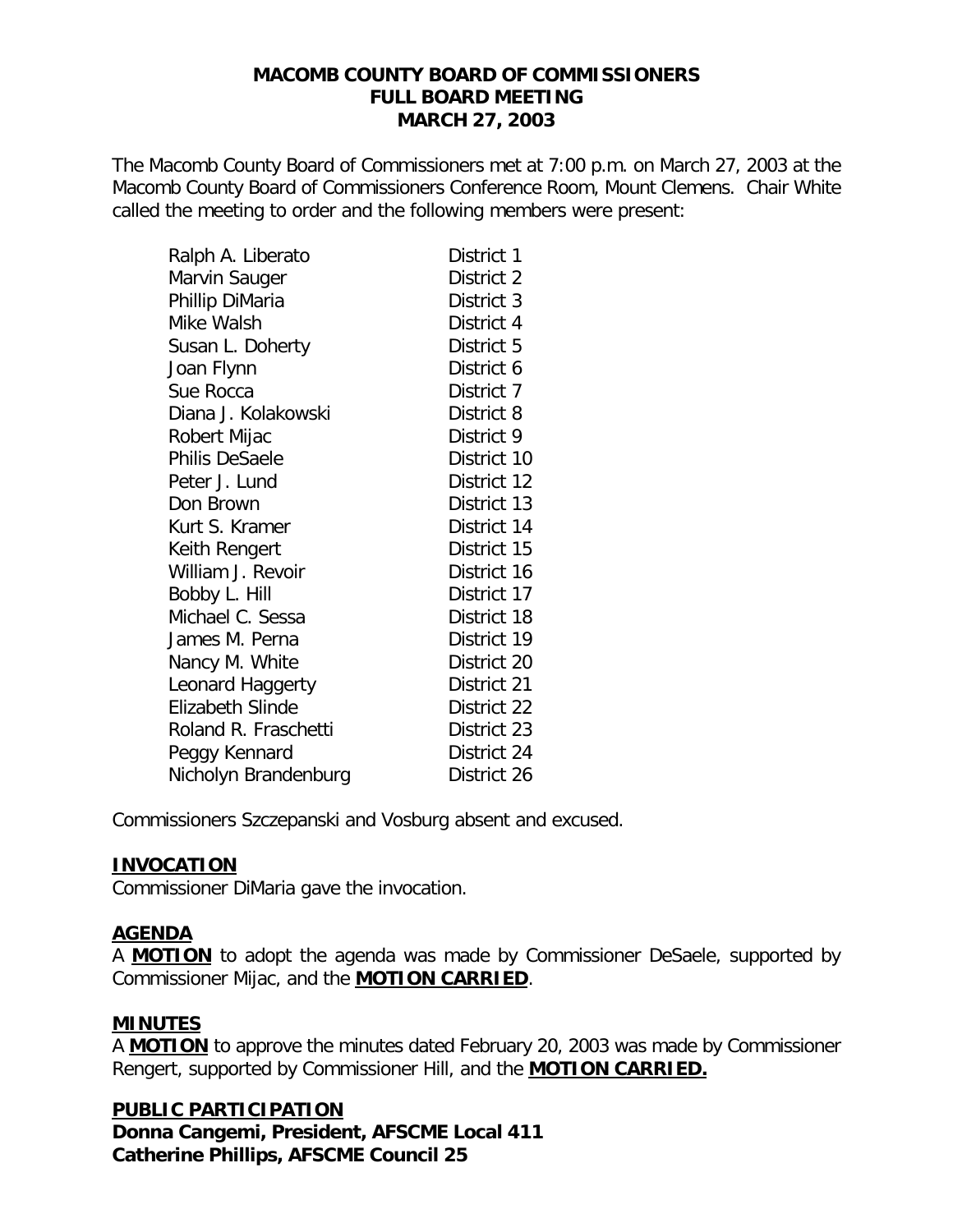# *Brenda Adams, AFSCME Staff Representative of Martha T. Berry Members, Council 25*

#### *Jill Lezotte, AFSCME Steward and Member*

#### *Connie Miller, Macomb County Sheriff Department Employee and AFSCME Local 411 Member*

# *Martin Laus, Steward for Operating Engineers Unions*

All spoke on behalf of the Union Membership requesting Item #4 from Finance Committee regarding the Deferred Compensation Program asking to postponed until next Full Board.

# *Ken DeCook, 80575 Holmes Road, Armada*

Thanked the Board of Commissioners and MSU Extension for the program for preservation of Macomb County farmland and open space.

# *Patricia Bill, 29488 Red Oak Drive, Warren*

Asked the board to consider her reappointment to the Macomb County Mental Health Board.

# *Ken Page, 29629 Sutherland, Warren*

In favor of the deferred compensation program change, Item #4 from Finance Committee that is on the agenda tonight and does not want to see it postponed.

# **COMMITTEE REPORTS:**

# *COMMUNITY SERVICES COMMITTEE – March 10, 2003*

The Clerk read the recommendations from the Community Services Committee and a **MOTION** was made by Chairperson Kennard, supported by Vice-Chairperson Brandenburg, to adopt the committee recommendations.

- 1. AUTHORIZE THE MACOMB COUNTY COMMUNITY SERVICES AGENCY TO RECEIVE \$61,886 FROM THE FAMILY INDEPENDENCE AGENCY TO PROVIDE EMERGENCY ENERGY ASSISTANCE TO LOW-INCOME FAMILIES.
- 2. ACCEPT THE RENEWAL AGREEMENT WITH HOUSING OPPORTUNITIES OF MACOMB FOR \$3,000 FOR 2003; THIS CONTRACT PROVIDES INTRODUCTORY HOMEBUYER CLASSES TO FURTHER THE GOALS OF THE MACOMB HOMEBUYERS PROGRAM.
- 3. AUTHORIZE MSU EXTENSION TO RENEW THE CONTRACT WITH THE CITY OF WARREN FOR \$6,500 TO PROVIDE HOME REPAIR AND FINANCIAL MANAGEMENT CLASSES TO DESIGNATED FAMILIES FROM APRIL 1, 2003 THROUGH SEPTEMBER 30, 2003.
- 4. AUTHORIZE MSU EXTENSION TO ACCEPT \$45,000 FROM THE LOCAL SCHOOLS, COMMUNITY ORGANIZATIONS AND MSU EXTENSION TO SUPPORT THE GREAT LAKES EDUCATION PROGRAM FOR 2003.

# **THE MOTION CARRIED.**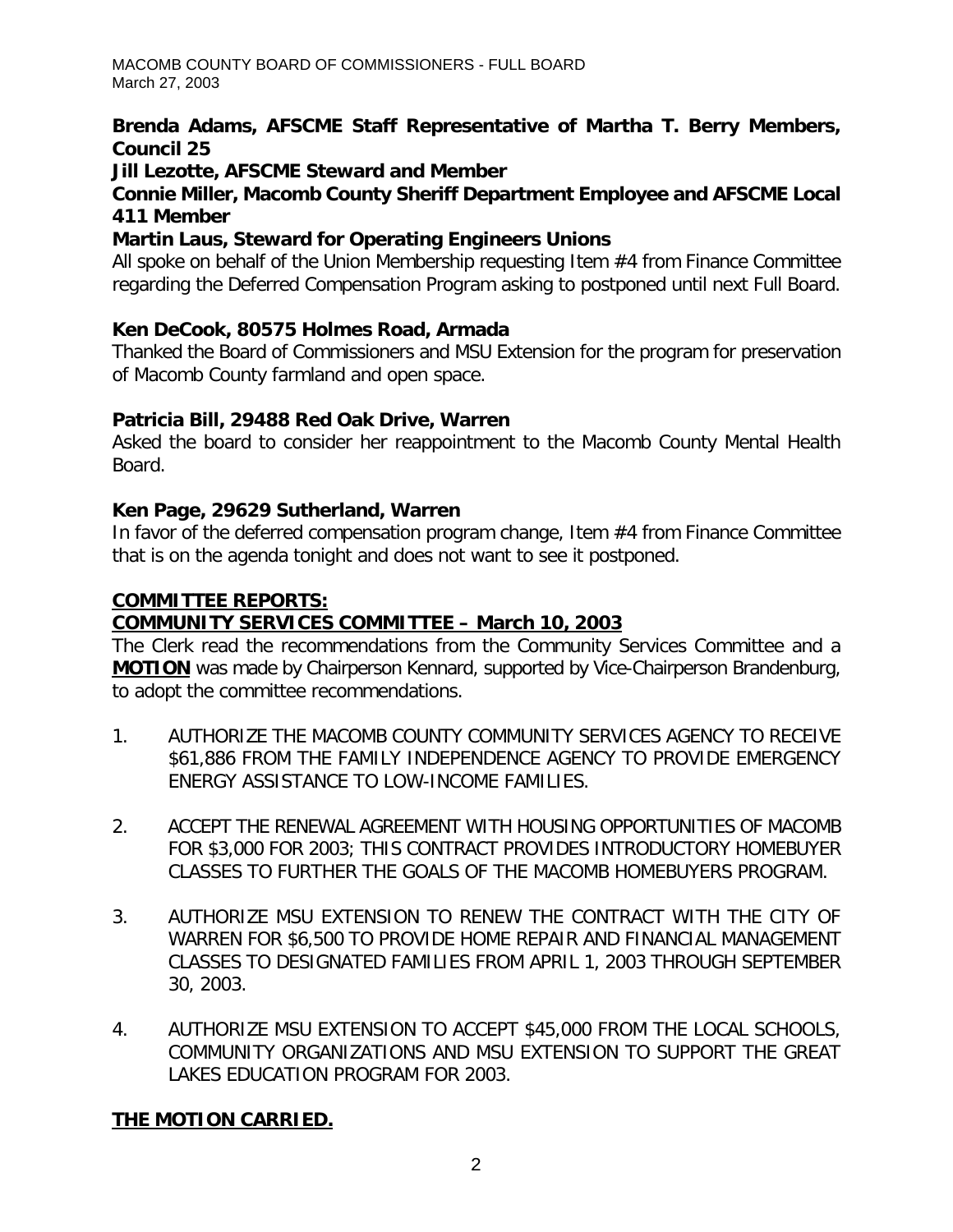# *OPERATIONAL SERVICES COMMITTEE – March 11, 2003*

The Clerk read the recommendations from the Operational Services Committee and a **MOTION** was made by Chairperson Rengert, supported by Vice-Chairperson Sauger, to adopt the committee recommendations.

Commissioner Brandenburg asked to separate Motion #3. There were **NO** objections.

A vote was taken on the following:

# 1. AUTHORIZE PAYMENT FOR THE WORK PERFORMED AS FOLLOWS:

| MARTHA T. BERRY<br>RENOVATION              | <b>EDMUND LONDON &amp;</b><br><b>ASSOCIATES</b> | 7.733.01<br>\$ |
|--------------------------------------------|-------------------------------------------------|----------------|
| MARTHA T. BERRY<br>RENOVATION              | ELLISDON MICHIGAN                               | 1.629.587.00   |
| <b>CLEMENS CENTER</b><br><b>RENOVATION</b> | THE DAILEY COMPANY                              | 67.931.00      |
| COURT BUILDING                             | PROJECT CONTROL<br><b>SYSTEMS</b>               | 204,729.30     |
| YOUTH HOME                                 | PROJECT CONTROL<br><b>SYSTEMS</b>               | 1,356,980.26   |

FURTHER, FUNDS ARE AVAILABLE IN THE CAPITAL BUDGET.

2. CONCUR WITH THE FLEET MANAGER AND APPROVE THE FOLLOWING VEHICLE PURCHASES:

THREE 2003 FORD E350 SUPER CLUB WAGONS FOR THE SHERIFF'S DEPARTMENT TO THE LOWEST RESPONSIBLE BIDDER, VARSITY FORD, ANN ARBOR, MICHIGAN, IN THE AMOUNT OF \$61,356; AND

SEVEN 2003 FORD CROWN VICTORIA POLICE INTERCEPTORS FOR THE SHERIFF'S DEPARTMENT TO THE LOWEST RESPONSIBLE BIDDER, SIGNATURE FORD, PERRY, MICHIGAN, IN THE AMOUNT OF \$138,285.

FUNDS ARE AVAILABLE IN THE 2003 FURNITURE AND EQUIPMENT ACCOUNT.

4. AWARD THE 2003 ROOFING PROJECT TO THE LOW BIDDER, C. DAVIS ROOFING COMPANY, STERLING HEIGHTS, MICHIGAN, IN THE AMOUNT OF \$435,000; FUNDS ARE AVAILABLE IN THE CAPITAL BUDGET.

# **THE MOTION CARRIED.**

# **SEPARATED MOTION**

3. CONCUR WITH THE PURCHASING MANAGER AND AWARD THE PRINTING AND MAILING OF THE SENIOR CITIZENS NEWSLETTERS FOR 2003 TO THE LOWEST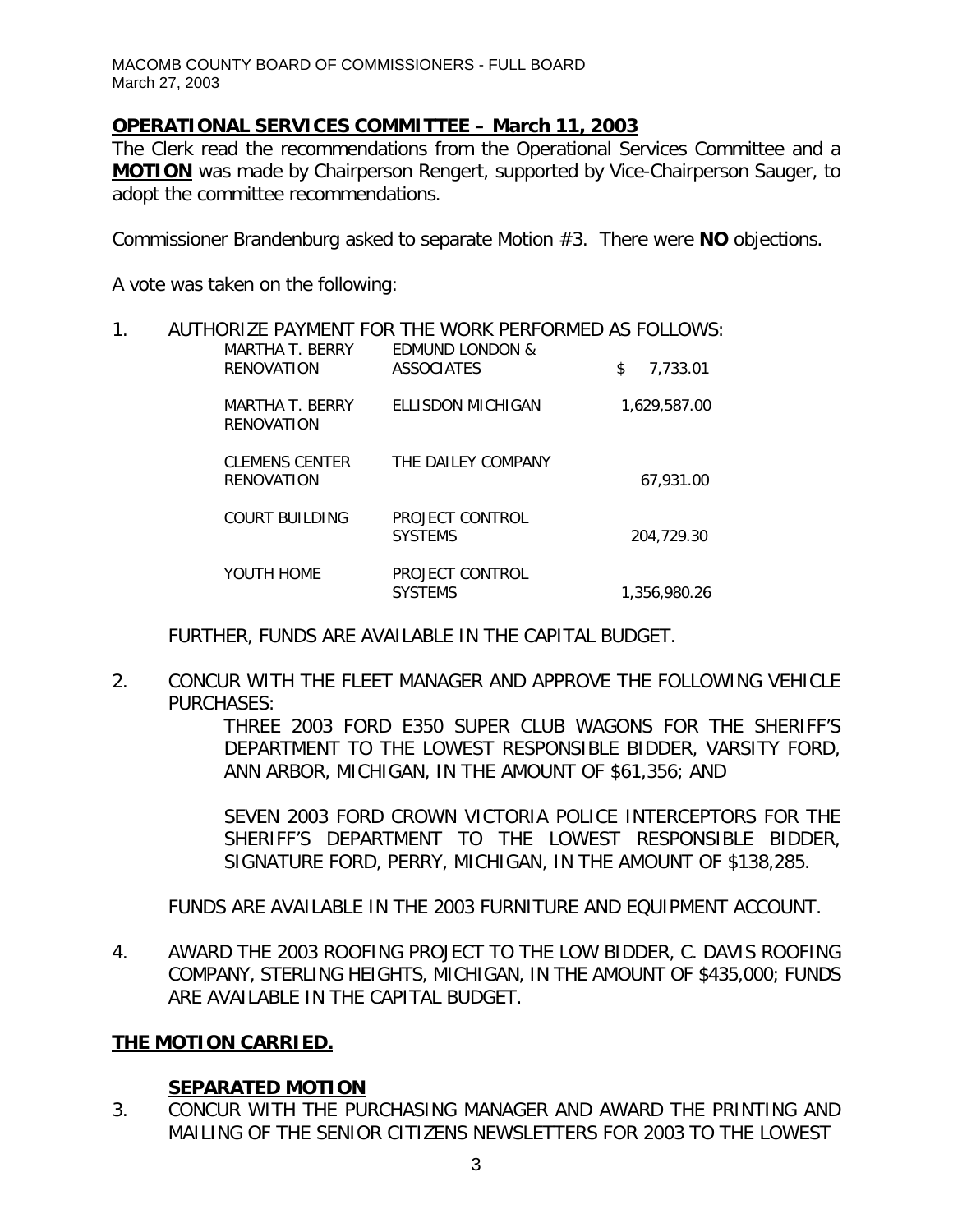> RESPONSIBLE BIDDER FOR PRINTING, CONCEPT PRINTING, IN THE AMOUNT OF \$9,864.00, AND LOWEST RESPONSIBLE BIDDER FOR MAILING, ABC MAILERS, IN THE AMOUNT OF \$28,400.00; FUNDS ARE AVAILABLE IN THE SENIOR CITIZENS BUDGET.

Commissioner Brandenburg feels it is a mistake not to have advertisements in the newsletter to help offset the cost.

Commissioner Rengert indicated the time frame was the issue advertising was not used this year. His hope is future newsletters will contain advertising to help cover the cost.

**THE MOTION CARRIED**, with Commissioner Brandenburg voting **NO**.

# *JUSTICE & PUBLIC SAFETY COMMITTEE – March 12, 2003*

The Clerk read the recommendations from the Justice & Public Safety Committee and a **MOTION** was made by Chairperson DiMaria, supported by Vice-Chairperson Fraschetti, to adopt the committee recommendations.

- 1. APPROVE THE COUNTY OF MACOMB TO BECOME THE FIDUCIARY AGENT FOR THE COUNTY OF MACOMB ENFORCEMENT TEAM (COMET) HANDLING ALL FINANCIAL RESPONSIBILITIES FOR COMET AND ENTER INTO AN INTERLOCAL AGREEMENT WITH THE MACOMB COUNTY SHERIFF'S OFFICE AND OTHER COMET MEMBERS AS WRITTEN BY MACOMB COUNTY CORPORATION COUNSEL.
- 2. GRANT APPROVAL OF AN AMNESTY PRORAM FOR THE 42-2 DISTRICT COURT.
- 3. AUTHORIZE THE FILING OF THE MICHIGAN DRUG COURT GRANT IN THE AMOUNT OF \$50,000.00 WITH A 25% IN-KIND MATCH FOR THE PURPOSE OF JUVENILE DRUG COURT OPERATIONS.
- 4. AUTHORIZE THE FILING OF THE BYRNE MEMORIAL GRANT IN THE AMOUNT OF \$125,000.00 FOR THE PURPOSE OF JUVENILE DRUG COURT OPERATIONS WITH A 40% CASH MATCH PROVIDED BY THE STATE COURT ADMINISTRATIVE OFFICE.
- 5. APPROVE AN AMENDMENT TO THE T-MOBILE LEASE AGREEMENT.

# **THE MOTION CARRIED.**

# *LEGISLATIVE & ADMINISTRATIVE SERVICES COMMITTEE – March 12, 2003*

The Clerk read the recommendation from the Legislative & Administrative Services Committee and a **MOTION** was made by Chairperson Szczepanski, supported by Vice-Chairperson Hill, to adopt the committee recommendation.

1. APPROVE THE PURCHASE OF THE FOLOWING MISCELLANEOUS DEPARTMENT REQUESTS: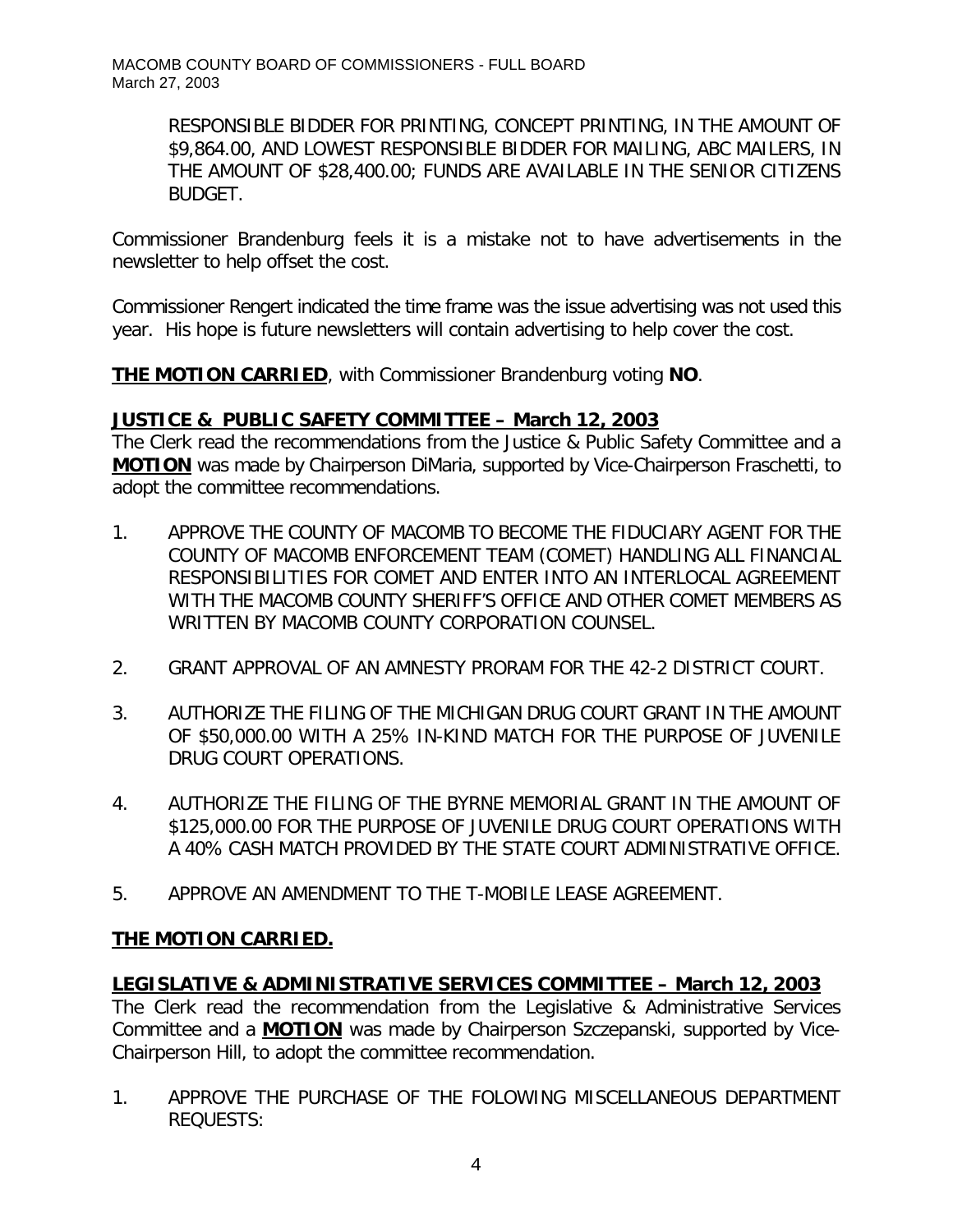THREE 17-INCH FLAT-SCREEN MONITORS FOR CIRCUIT COURT AT A COST NOT TO EXCEED \$1,647.00; FUNDING IS AVAILABLE IN THE CAPITAL IMPROVEMENT FUND – MIS EQUIPMENT ACCOUNT;

ONE LAPTOP COMPUTER AND ONE MS OFFICE STANDARD BUSINESS SOFTWARE FOR MACOMB COUNTY COMMUNITY SERVICES AGENCY (MCCSA) AT A COST NOT TO EXCEED \$2,866.00; FUNDING IS AVAILABLE IN MCCSA'S GRANT FUND ADDITIONAL RESOURCE ACCOUNT;

ONE DELL FILE SERVER AND ONE COPY OF MICROSOFT FRONT PAGE 2002 FOR THE MANAGEMENT INFORMATION SERVICES DEPARTMENT AT A COST NOT TO EXCEED \$6,280.00; FUNDING IS AVAILABLE IN THE CAPITAL IMPROVEMENT FUND – MIS EQUIPMENT ACCOUNT;

ONE CISCO CATALYST 2950 NETWORK SWITCH FOR PUBLIC HEALTH AT A COST NOT TO EXCEED \$4,108.58; FUNDING IS AVAILABLE IN THE CAPITAL IMPROVEMENT FUND – MIS EQUIPMENT ACCOUNT; AND

FOUR STANDARD DESKTOP PERSONAL COMPUTERS AND FOUR MS OFFICE STANDARD BUSINESS SOFTWARE FOR PUBLIC HEALTH AT A COST NOT TO EXCEED \$5,351.24; FUNDING IS AVAILABLE IN THE 2003 HEALTH DEPARTMENT BUDGET EQUIPMENT ACCOUNT.

# **THE MOTION CARRIED.**

# *HEALTH SERVICES COMMITTEE – March 14, 2003*

The Clerk read the recommendations from the Health Services Committee and a **MOTION** was made by Chairperson DeSaele, supported by Vice-Chairperson Haggerty, to adopt the committee recommendations.

Commissioner Brandenburg asked to separate Motion #2. There were **NO** objections.

Commissioner Flynn asked to separate Motion #1. There were **NO** objections.

A vote was taken on the following:

- 3. AUTHORIZE THE HEALTH DEPARTMENT TO ASSIST IN THE LOCAL PLANNING FOR THE NATIONAL HEALTH AND NUTRITION EXAMINATION SURVEY (NHANES), WHICH WILL BE CARRIED OUT IN MACOMB COUNTY MAY-AUGUST, 2003 BY THE NATIONAL CENTER FOR HEALTH STATISTICS (U.S. DEPARTMENT OF HEALTH AND HUMAN SERVICES) AND ACKNOWLEDGE THE APPROPRIATENESS OF COUNTY RESIDENTS' PARTICIPATION IN THIS SURVEY.
- 4. AUTHORIZE THE HEALTH DEPARTMENT TO ACCEPT A MINI-GRANT FROM THE MICHIGAN DEPARTMENT OF COMMUNITY HEALTH IN THE AMOUNT OF \$2,400 TO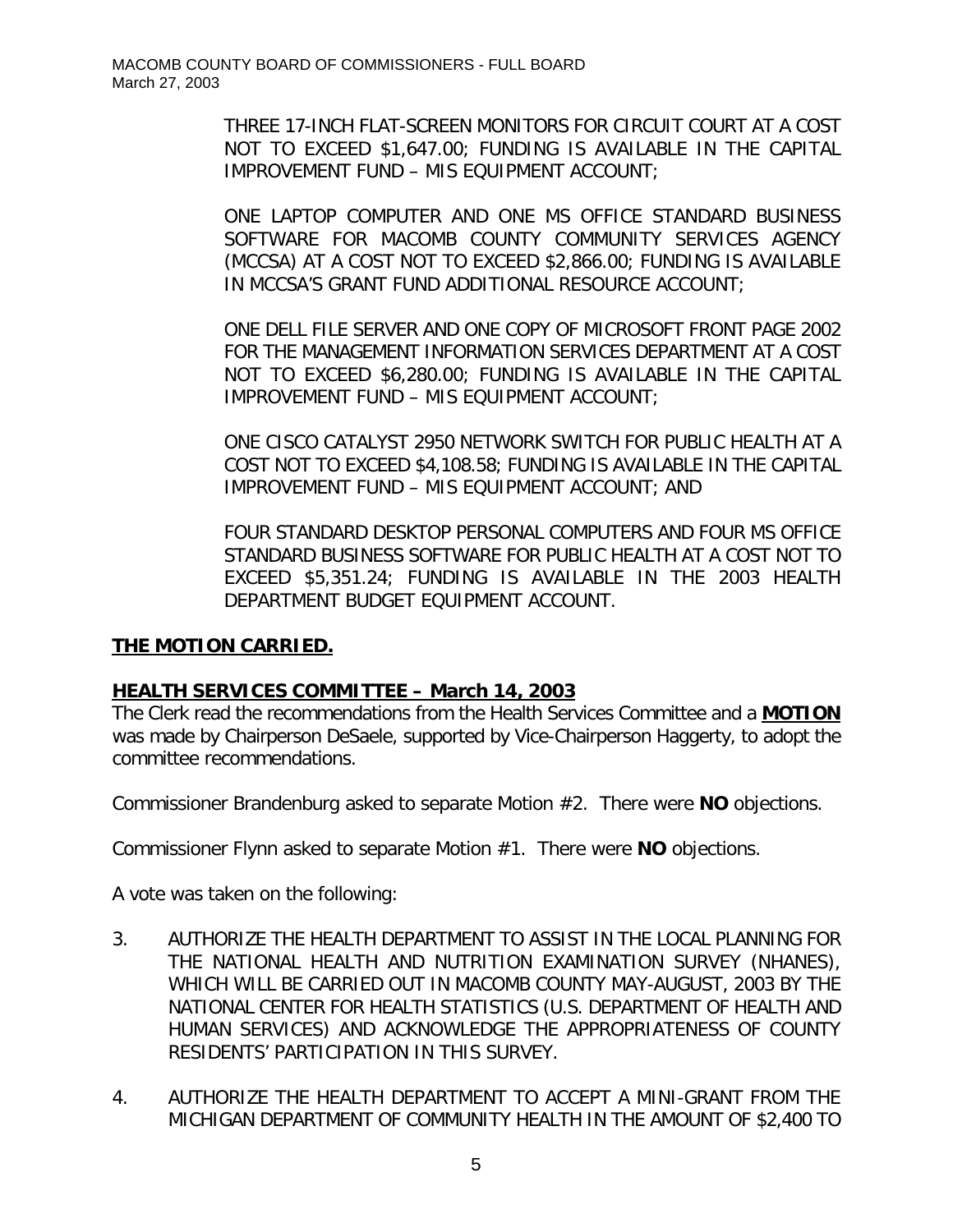> FACILITATE DATA REPORTING ACTIVITIES OF THE HIV/AIDS COUNSELING AND TESTING PROGRAM.

# **THE MOTION CARRIED.**

#### **SEPARATED MOTION**

2. AUTHORIZE THE HEALTH EPARTMENT TO SET A TENTATIVE DATE FOR A PUBLIC HEARING FOR THE MACOMB COUNTY HEALTH DEPARTMENT ANIMAL CONTROL REGULATION.

Commissioner Brandenburg opposed to having civil monetary penalties when your dog runs away.

Commissioner Brown indicated this is a tool to use to get the attention of people who let their dogs run wild.

Commissioner DeSaele stated this Motion is only to set a public hearing to see how the residents of this county feel about the proposal.

**THE MOTION CARRIED**, with Commissioner Brandenburg voting **NO**.

# **SEPARATED MOTION**

1. PASS ALONG STATE BUDGET CUTS IN THE HEALTH DEPARTMENT'S PRENATAL CARE OUTREACH PROGRAM BUDGET FROM \$157,594 TO \$93,138.

Commissioner Flynn indicated she understands that the cuts were made by the state. Her concern is for the employees who work this program. She hopes that the Human Resource department will find a place for these employees instead of letting them go.

Commissioner Doherty concurs with Commissioner Flynn and requests the Health Department look into alternative programs so prenatal-care is not lost.

#### **THE MOTION CARRIED**.

#### *PERSONNEL COMMITTEE – March 24, 2003*

The Clerk read the recommendations from the Personnel Committee and a **MOTION** was made by Chairperson Mijac, supported by Vice-Chairperson Doherty, to adopt the committee recommendations.

Commissioner Sessa asked to separate Motion #10. There were **NO** objections.

Commissioner Brandenburg asked to separate Motions #4 and #6. There were **NO** objections.

A vote was taken on the following: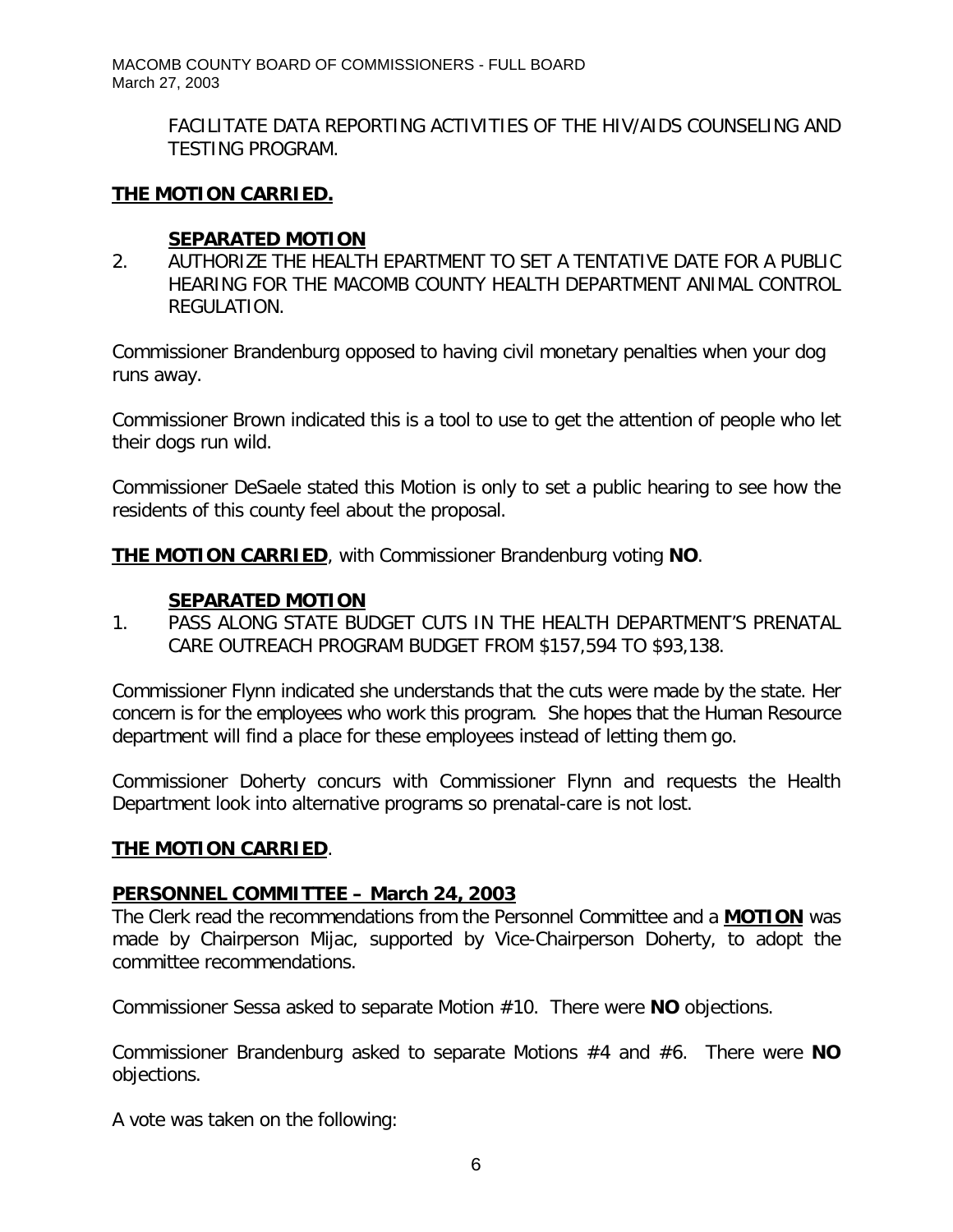#### 1. RECONFIRM THE FOLLOWING VACANCIES:

- 
- 
- 
- 4. (1) MAINTENANCE SUPERVISOR FACILITIES & OPERATIONS
- 5. (1) OPERATIONS SUPERVISOR FACILITIES & OPERATIONS
- 6. (1) TEACHER MCCSA
- 7. (1) COMPUTER MAINTENACE SUPERVISOR PROBATE COURT
- 8. (1) COURT ANALYST PROBATE COURT
- 9. (1) ACCOUNT CLERK III REIMBURSEMENT
- 10. (1) REIMBURSEMENT
	-

1. (1) SENIOR SECRETARY CIRCUIT COURT (JUVENILE DIVISION) 2. (1) ACCOUNT CLERK III COMMUNITY MENTAL HEALTH 3. (1) CUSTODIAN I/II FACILITIES & OPERATIONS

#### SPECIALIST REIMBURSEMENT

- 2. APPROVE THE SUBMISSION OF THE EMPLOYMENT SERVICES PROPOSAL BY THE MACOMB/ST. CLAIR EMPLOYMENT AND TRAINING AGENCY TO THE MACOMB/ST. CLAIR WORKFORCE DEVELOPMENT BOARD.
- 3. APPROVE THE SUBMISSION OF THE APPLICATION TO PERFORM AS A SERVICE PROVIDER BY THE MACOMB/ST. CLAIR EMPLOYEMENT AND TRAINING AGENCY TO THE MACOMB/ST. CLAIR WORKFORCE DEVELOPMENT BOARD.
- 5. APPROVE THE ADDITION OF ONE SHERIFF'S DEPUTY TO PROVIDE JUVENILE COURT SECURITY; FURTHER FUNDS ARE AVAILABLE IN THE CONTINGENCY ACCOUNT.
- 7. APPROVE COMPENSATION TO PUBLIC HEALTH NURSE VOLUNTEERS IN THE SMALLPOX VACCINATION PROGRAM AS OUTLINED IN A MARCH 17, 2003 CORRESPONDENCE FROM THE HUMAN RESOURCES DIRECTOR.
- 8. APPROVE THE PROPOSED 2003 SUMMER YOUTH EMPLOYMENT PROGRAM BUDGET.
- 9. APPROVE THE RECLASSIFICATION OF ONE PART-TIME ATTORNEY/DEPUTY REGISTER POSITION TO ONE FULL-TIME ATTORNEY/DEPUTY REGISTER POSITION IN THE PROBATE COURT WILLS AND ESTATES DIVISION.

# **THE MOTION CARRIED.**

#### **SEPARATED MOTION**

10. APPROVE THE CREATION OF AN ASSISTIVE SERVICES DIVISION WITHIN THE EQUALIZATION DIVISION OF THE FINANCE DEPARTMENT.

A lengthy discussion ensued.

#### **ROLL CALL VOTE**

|                    | <b>YES NO</b> |  |
|--------------------|---------------|--|
| <b>BRANDENBURG</b> |               |  |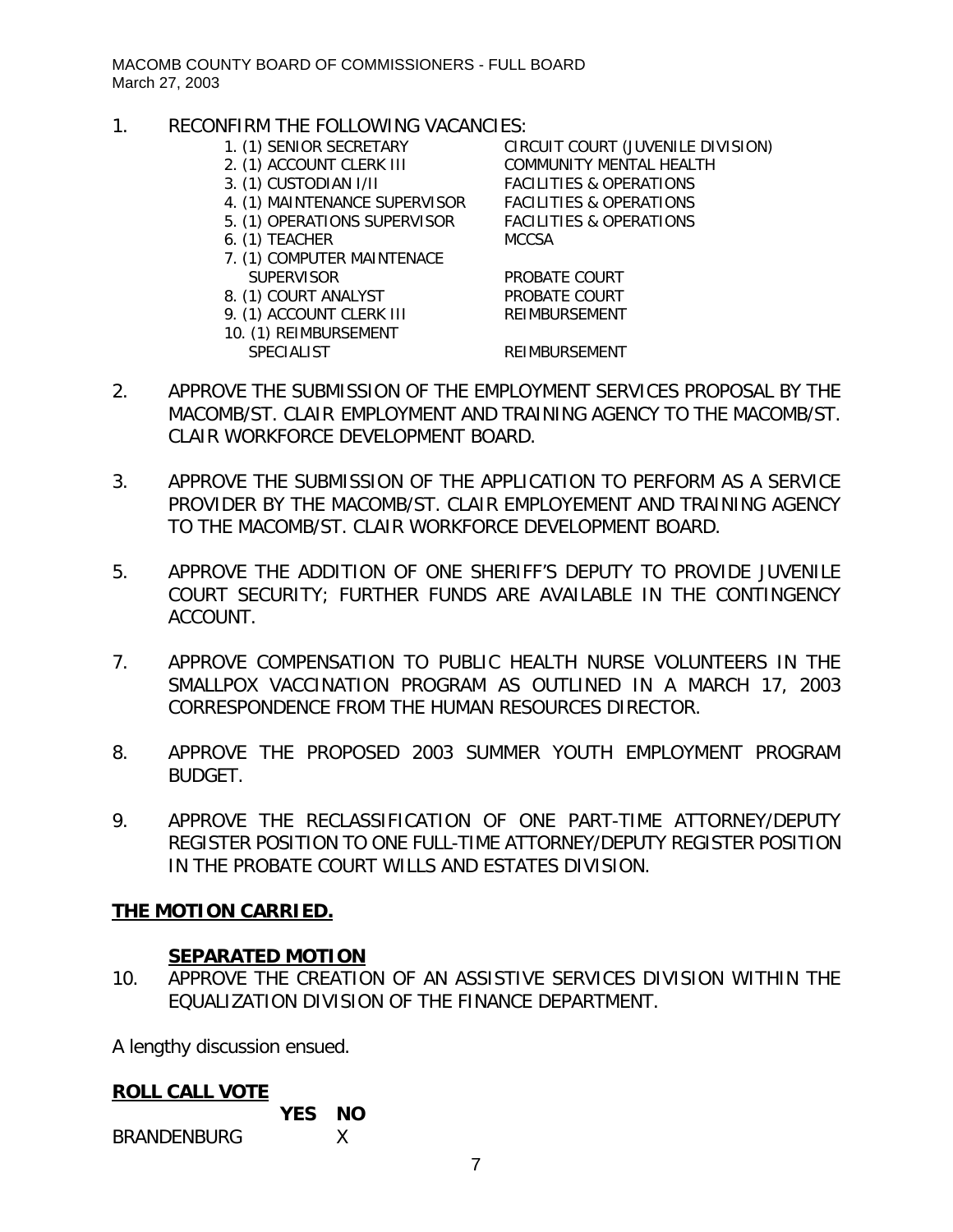| <b>TOTAL</b>       | 18     | 6 |
|--------------------|--------|---|
| <b>WHITE</b>       | Χ      |   |
| WALSH              |        | Χ |
| <b>VOSBURG</b>     | absent |   |
| <b>SZCZEPANSKI</b> | absent |   |
| <b>SLINDE</b>      | Χ      |   |
| <b>SESSA</b>       |        | Χ |
| <b>SAUGER</b>      | Χ      |   |
| <b>ROCCA</b>       | Χ      |   |
| <b>REVOIR</b>      | X      |   |
| <b>RENGERT</b>     | X      |   |
| <b>PERNA</b>       | X      |   |
| <b>MIJAC</b>       | X      |   |
| LUND               | X      |   |
| LIBERATO           | Χ      |   |
| <b>KRAMER</b>      |        | χ |
| <b>KOLAKOWSKI</b>  | Χ      |   |
| <b>KENNARD</b>     | X      |   |
| <b>HILL</b>        | X      |   |
| <b>HAGGERTY</b>    | Χ      |   |
| <b>FRASCHETTI</b>  |        | Χ |
| <b>FLYNN</b>       | Χ      |   |
| <b>DOHERTY</b>     | Χ      |   |
| DI MARIA           | Χ      |   |
| <b>DESAELE</b>     |        | Χ |
| <b>BROWN</b>       | Χ      |   |

# **THE MOTION CARRIED.**

A **MOTION TO SUSPEND THE RULES** was made by Commissioner Doherty, supported by Commissioner Perna.

Commissioner Doherty stated in light of the heavy agenda and the amount of people in the audience waiting for Motion #4 from Finance Committee, the rules be suspended and that motion be inserted at this point on the agenda.

**THE MOTION TO SUSPEND THE RULES CARRIED**, with Commissioners Revoir and Brandenburg voting **NO**.

# *FINANCE COMMITTEE – March 26, 2003*

4. AUTHORIZE THE COUNTY TO ENTER INTO GROUP DEFERRED ANNUITY CONTRACTS WITH CITISTREET AND ING AS RECOMMENDED BY THE FINANCE COMMITTEE ON FEBRUARY 19, 2003 AND SUMMARIZED BY THE FINANCE DIRECTOR'S LETTER DATED MARCH 19, 2003.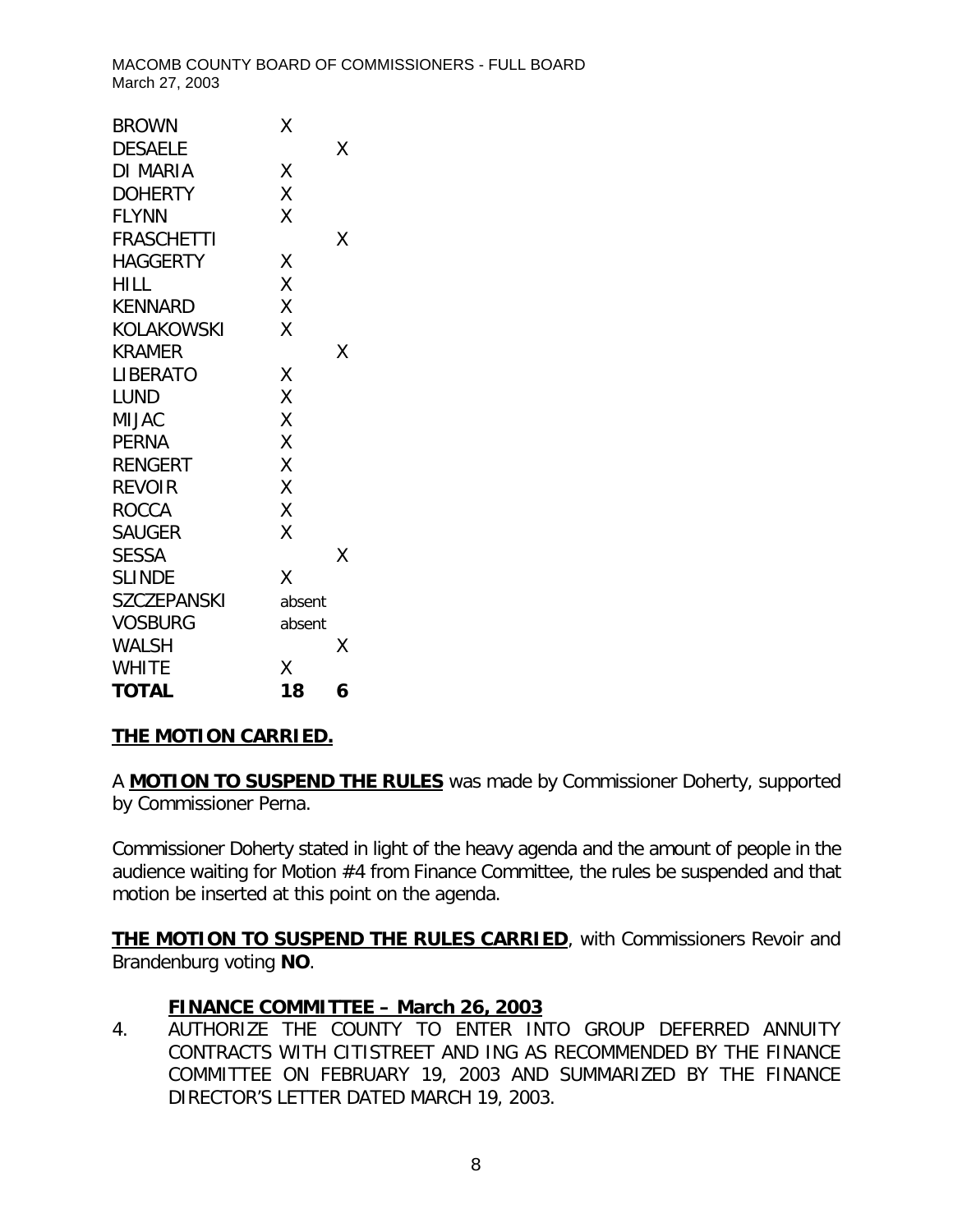#### A **MOTION TO POSTPONE UNTIL THE NEXT FULL BOARD MEETING OF APRIL 17, 2003 @ 9:00 A.M.** was made by Commissioner Doherty, supported by Commissioner Hill.

A lengthy discussion ensued.

#### **ROLL CALL VOTE**

|                 | <b>YES</b> | NΟ |
|-----------------|------------|----|
| BRANDENBURG     |            | Χ  |
| <b>BROWN</b>    |            | X  |
| <b>DESAELE</b>  |            | Χ  |
| DI MARIA        | Χ          |    |
| <b>DOHERTY</b>  | X          |    |
| <b>FLYNN</b>    | Χ          |    |
| FRASCHETTI      | X          |    |
| <b>HAGGERTY</b> | X          |    |
| HILL            | Χ          |    |
| <b>KENNARD</b>  | X          |    |
| KOLAKOWSKI      | X          |    |
| KRAMER          | X          |    |
| LIBERATO        | X          |    |
| LUND            |            | Χ  |
| <b>MIJAC</b>    | Χ          |    |
| PERNA           | X          |    |
| <b>RENGERT</b>  | Χ          |    |
| <b>REVOIR</b>   |            | χ  |
| <b>ROCCA</b>    | Χ          |    |
| <b>SAUGER</b>   | X          |    |
| <b>SESSA</b>    | X          |    |
| <b>SLINDE</b>   | X          |    |
| SZCZEPANSKI     | absent     |    |
| <b>VOSBURG</b>  | absent     |    |
| <b>WALSH</b>    | Χ          |    |
| <b>WHITE</b>    | Χ          |    |
| <b>TOTAL</b>    | 19         | 5  |

# **THE MOTION TO POSTPONE UNTIL THE NEXT FULL BOARD MEETING OF APRIL 17 @ 9:00 A.M. CARRIED.**

*Back to Separated Motion #4 – Personnel Committee*

#### **SEPARATED MOTION**

4. APPROVE THE RECLASSIFICATION OF THE EXECUTIVE SECRETARY TO CHAIRPERSON IN THE BOARD OF COMMISSIONERS OFFICE TO ADMINISTRATIVE ASSISTANT TO CHAIR AT A SALARY RANGE OF \$38,636 - \$48,295; FURTHER, THAT THE JOB DESCRIPTION INCLUDE THE FOLLOWING STATEMENT: THIS JOB AND ANY OF ITS DUTIES DOES NOT USURP ANY OF THE DUTIES OF THE VICE-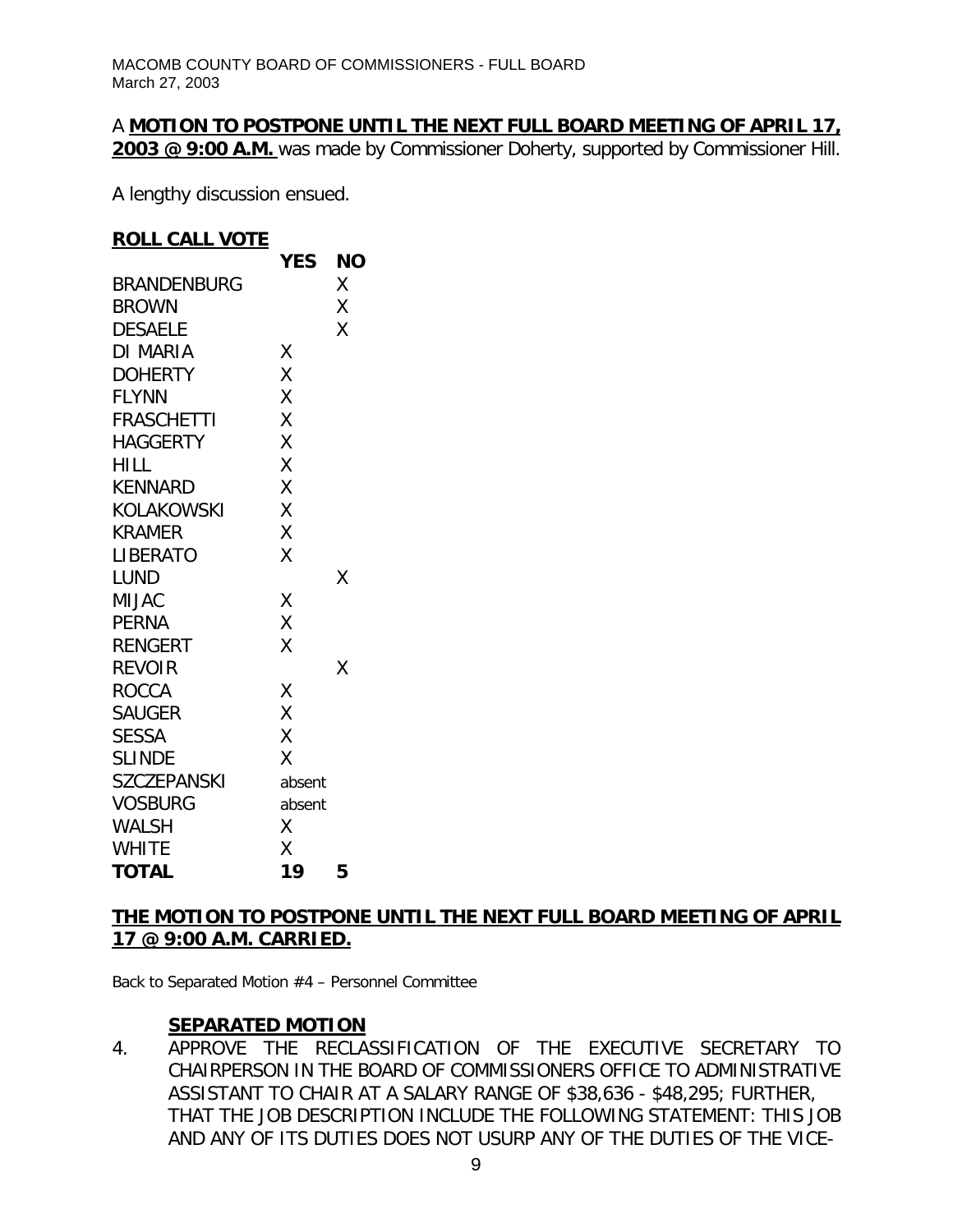CHAIR OF THE BOARD.

Commissioner Brandenburg feels, at this time it is unnecessary to give somebody, without merit, 10% raise to be the Chair's assistant.

Commissioner Liberato supports the salary and the hiring but does not support the title.

Commissioners DeSaele and Doherty indicated their support.

**THE MOTION CARRIED**, with Commissioner Brandenburg voting **NO**.

# **SEPARATED MOTION**

6. APPROVE THE ADDITION OF ONE ACCOUNTANT POSITION TO THE MACOMB COUNTY SHERIFF'S OFFICE BUDGET WITH A SALARY RANGE OF \$39,156.21 TO \$48,945.27; 2003 FUNDING FOR THIS POSITION TO BE OFFSET BY A \$20,000.00 PER YEAR CHARGE TO COMET AND THE REMAINDER IS AVAILABLE IN THE CONTINGENCY ACCOUNT.

Commissioner Brandenburg feels the sheriff does need an accountant and is warranted. However, feels it should be under the supervision of the Finance Department.

**THE MOTION CARRIED**, with Commissioner Brandenburg voting **NO**.

#### *BUDGET COMMITTEE – March 25, 2003*

The Clerk read the recommendations from the Budget Committee and a **MOTION** was made by Chairperson Kolakowski, supported by Vice-Chairperson Sessa, to adopt the committee recommendations.

- 1. AMEND THE BUDGET TO CREATE A REGISTER OF DEEDS "AUTOMATION FUND" DEDICATED TO UPGRADING REGISTER OF DEEDS TECHNOLOGY AS REQUIRED BY RECENTLY ENACTED MICHIGAN PUBLIC ACTS 698 AND 700 OF 2002, WHICH BECOME EFFECTIVE MARCH 31, 2003 AND THAT THE BOARD DIRECT THE COUNTY TREASURER TO DEPOSIT THE FUNDS IN AN ACCOUNT AND CREDIT THE INTEREST TO THE ACCOUNT.
- 2. APPROVE A CHANGE OF THE REMONUMENTATION POSITION FROM TEMPORARY, PART-TIME TO A FULL-TIME ACCOUNT CLERK III POSITION IN THE REGISTER OF DEEDS OFFICE AND THAT THE COUNTY APPLY FUNDS FROM THE SURVEY AND REMONUMENTATION GRANT TO COVER ONE-HALF OF THE COST AND APPLY FUNDS FROM THE NEW REGISTER OF DEEDS AUTOMATION FUND TO COVER ONE-HALF OF THE COST, REQUIRING NO ADDITIONAL COUNTY FUNDS.
- 3. APPROVE THE FOLLOWING RECOMMENDATIONS FROM THE JUSTICE AND PUBLIC SAFETY COMMITTEE MEETING OF 3/12/03:

AUTHORIZE THE FILING OF THE BYRNE MEMORIAL GRANT FOR THE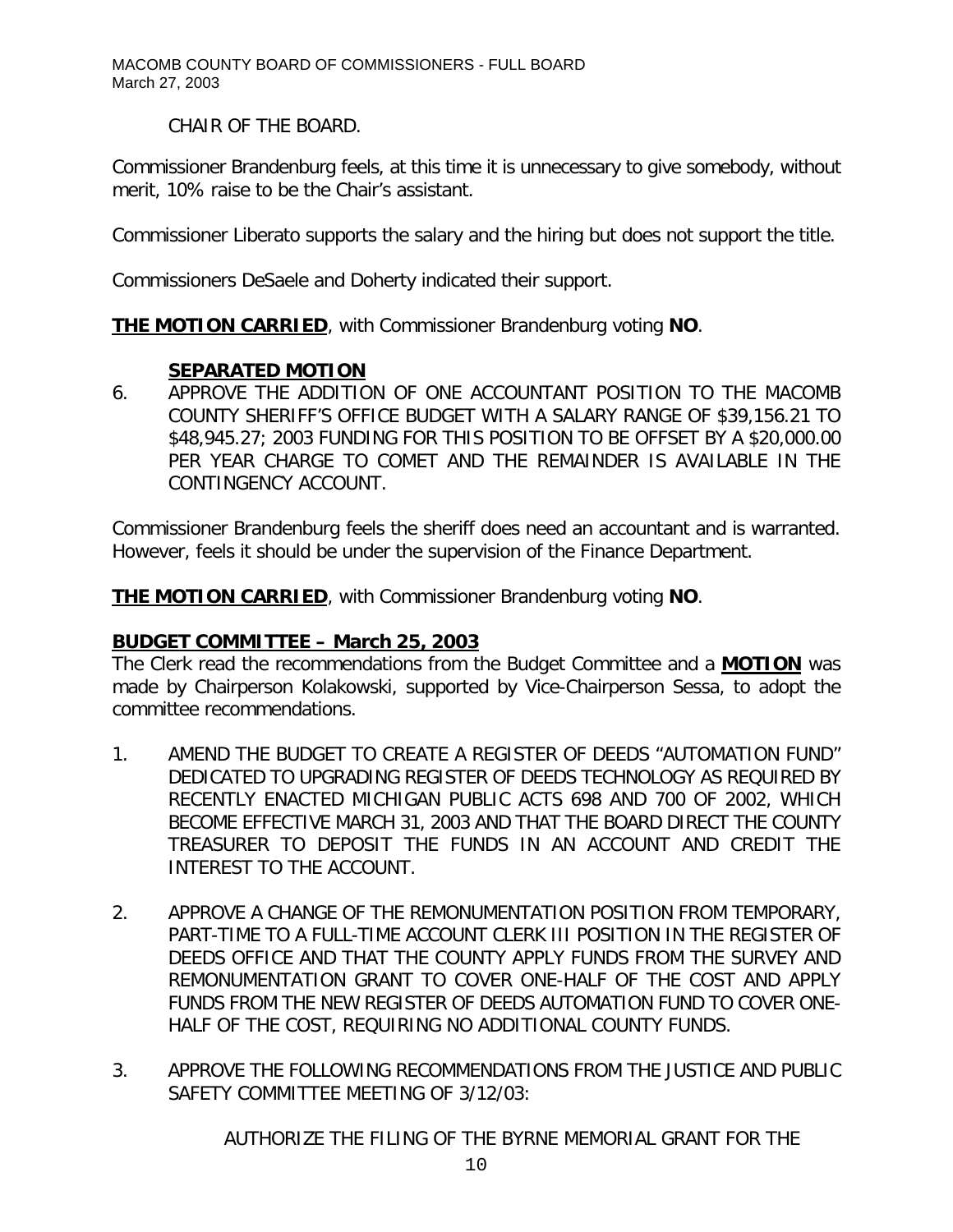PROJECT MACOMB COUNTY CHILD ADVOCACY CENTER PROGRAM IN THE AMOUNT OF \$333,333.00 WITH A 40% CASH MATCH (2ND YEAR CONTINUATION) OF \$133,333.00 FOR THE PURPOSE OF CONTINUING A MULTI-DISCIPLINARY TEAM AT CARE HOUSE; FUNDING IS AVAILABLE IN THE CONTINGENCY ACCOUNT;

AUTHORIZE MACOMB COUNTY COMMUNITY CORRECTIONS TO APPLY FOR CONTINUATION BYRNE MEMORIAL GRANT FUNDING FOR FY 2004 WITH 50% LOCAL MATCH FUNDS TO MAINTAIN THE SUBSTANCE ABUSE TREATMENT AND URINALYSIS PROGRAM FOR DUALLY DIAGNOSED OFFENDERS; COUNTY MATCH IN THE AMOUNT OF \$105,000.00 IS AVAILABLE IN THE COUNTY BUDGET.

AUTHORIZE THE ALLOCATION OF \$6,206.00 AS MATCHING FUNDS FOR A \$55,857.00 LOCAL LAW ENFORCEMENT BLOCK GRANT FROM THE U.S. DEPARTMENT OF JUSTICE TO SUPPORT THE MACOMB COUNTY PREVENTION COALITION IN THE PREVENTION OF SUBSTANCE ABUSE AMONG OUR YOUTH; FUNDING IS AVAILABLE IN THE CONTINGENCY ACCOUNT;

AUTHORIZE ENTERING INTO A LEASE AGREEMENT WITH HARLEY DAVIDSON FOR 10 MOTORCYCLES TO COMPLIMENT THE SHERIFF'S DEPARTMENT ROAD PATROL AT AN INITIAL COST OF \$10,500.00 WITH RECURRING COSTS OF APPROXIMATELY \$5,500.00 EACH YEAR THEREAFTER; FUNDING IS AVAILABLE IN THE CONTINGENCY ACCOUNT;

AUTHORIZE THE PURCHASE OF 10 SONY MODEL SVS-5.2 IN CAR CAMERAS AT A COST OF APPROXIMATELY \$45,440.00 TO ENHANCE EQUIPMENT IN THE SHERIFF'S DEPARTMENT ROAD PATROL UNITS; FUNDING IS AVAILABLE IN THE CAPITAL IMPROVEMENT FUND;

APPROVE CONTRACTING WITH VOORHIS/ROBERTSON JUSTICE SERVICES, INC. FOR A NEEDS ASSISSMENT AND MASTER PLAN FOR JAIL EXPANSION IN THE AMOUNT OF \$77,550.00; FUNDING IS AVAILABLE IN THE CAPITAL IMPROVEMENT FUND;

AUTHORIZE THE PURCHASE OF A LIVESCAN FINGERPRINT SYSTEM FOR THE SHERIFF'S DEPARTMENT RECORDS OFFICE AT A COST OF APPROXIMATELY \$25,155.00. THESE DOLLARS ARE OFFSET BY A \$15.00 CHARGE TO FINGRPRINT APPLICANTS AND CITIZENS AT THE SHERIFF'S DEPARTMENT. APPROXIMATELY 250 APPLICANTS PER MONTH EQUATES TO APPROXIMATELY \$45,000.00 PER YEAR; FUNDING IS AVAILABLE IN THE CAPITAL IMPROVEMENT FUND;

AUTHORIZE THE SUBMISSION OF THE RENEWAL GRANT APPLICATION FOR THE COUNTY OF MACOMB ENFORCEMENT TEAM (COMET) FOR THE PERIOD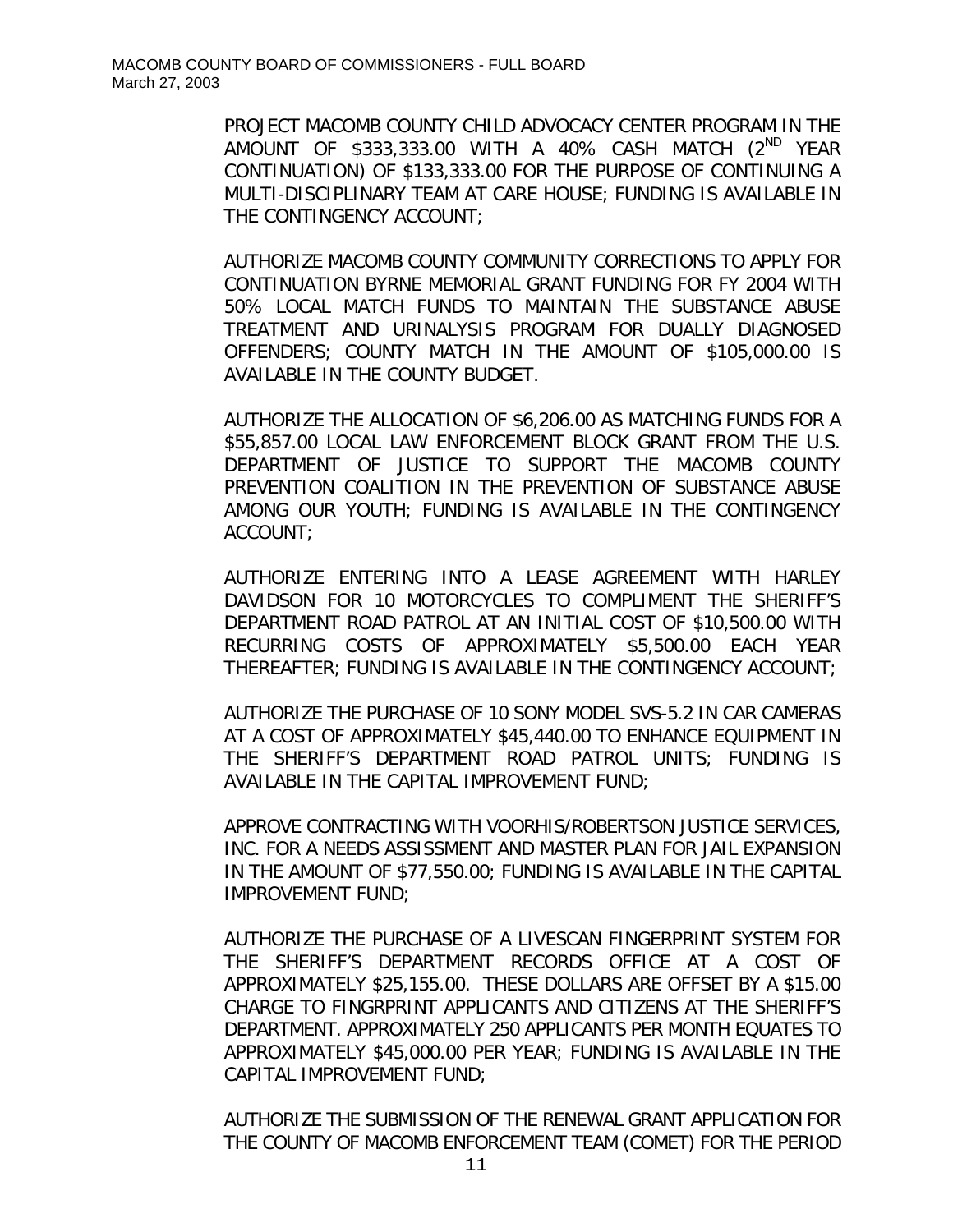OCTOBER 1, 2003 THROUGH SEPTEMBER 30, 2004 IN THE AMOUNT OF \$1,088,452.00. MATCHING FUNDS ARE AVAILABLE IN THE 2003 BUDGET; AND

AUTHORIZE THE MACOMB COUNTY CIRCUIT COURT TO APPLY FOR A BYRNE MEMORIAL GRANT TO IMPLEMENT AN ADULT FELONY DRUG COURT AND TO APPROPRIATE MATCHING FUNDS OF \$95,770.00 FOR THE GRANT YEAR OF OCTOBER 1, 2003 THROUGH SEPTEMBER 30, 2004; FUNDING IS AVAILABLE IN THE CONTINGENCY ACCOUNT.

4. APPROVE THE FOLLOWING RECOMMENDATION FROM THE LEGISLATIVE AND ADMINISTRATIVE SERVICES COMMITTEE MEETING OF 3/12/03:

> APPROVE THE MIS RECLASSIFICATION REQUEST FOR A DATA CENTER SERVICES MANAGER TO PROJECT MANAGER; THE DIFFERENCE IN SALARY OF \$1,845.00 IS AVAILABLE IN THE CONTINGENCY ACCOUNT.

# **THE MOTION CARRIED.**

# *FINANCE COMMITTEE – March 26, 2003*

The Clerk read the recommendations from the Finance Committee and a **MOTION** was made by Chairperson Revoir, supported by Vice-Chairperson Slinde to adopt the committee recommendations.

Commissioner Perna asked to separate Motion #1. There were **NO** objections.

A vote was taken on the following:

- 2. APPROVE THE INTER-DEPARTMENTAL LINE ITEM BUDGET ADJUSTMENTS AS SUBMITTED BY THE FINANCE DEPARTMENT.
- 3. APPROVE THE MONTHLY BILLS (WITH CORRECTIONS, DELETIONS AND/OR ADDENDA) AND AUTHORIZE PAYMENT; FURTHER, TO APPROVE THE PAYROLL IN THE TOTAL AMOUNT OF \$13,067,447.80, WITH NECESSARY MODIFICATIONS TO THE APPROPRIATIONS.

#### **THE MOTION CARRIED.**

#### **SEPARATED MOTION**

1. REQUEST THE PROSECUTING ATTORNEY TO CONDUCT A FACT FINDING INQUIRY CONCERNING THE INITIATIVE BY ROAD COMMISSIONER TOM RAYMUS TO APPOINT A NEW INSURANCE AGENT OF RECORD IN FEBRUARY, 2001, AND THE PAVING OF NORTH NUNNELEY ROAD BETWEEN MORAVIAN AND GARFIELD IN SEPTEMBER, 2002.

#### **A MOTION TO POSTPONE UNTIL THE NEXT FULL BOARD MEETING OF APRIL 17,**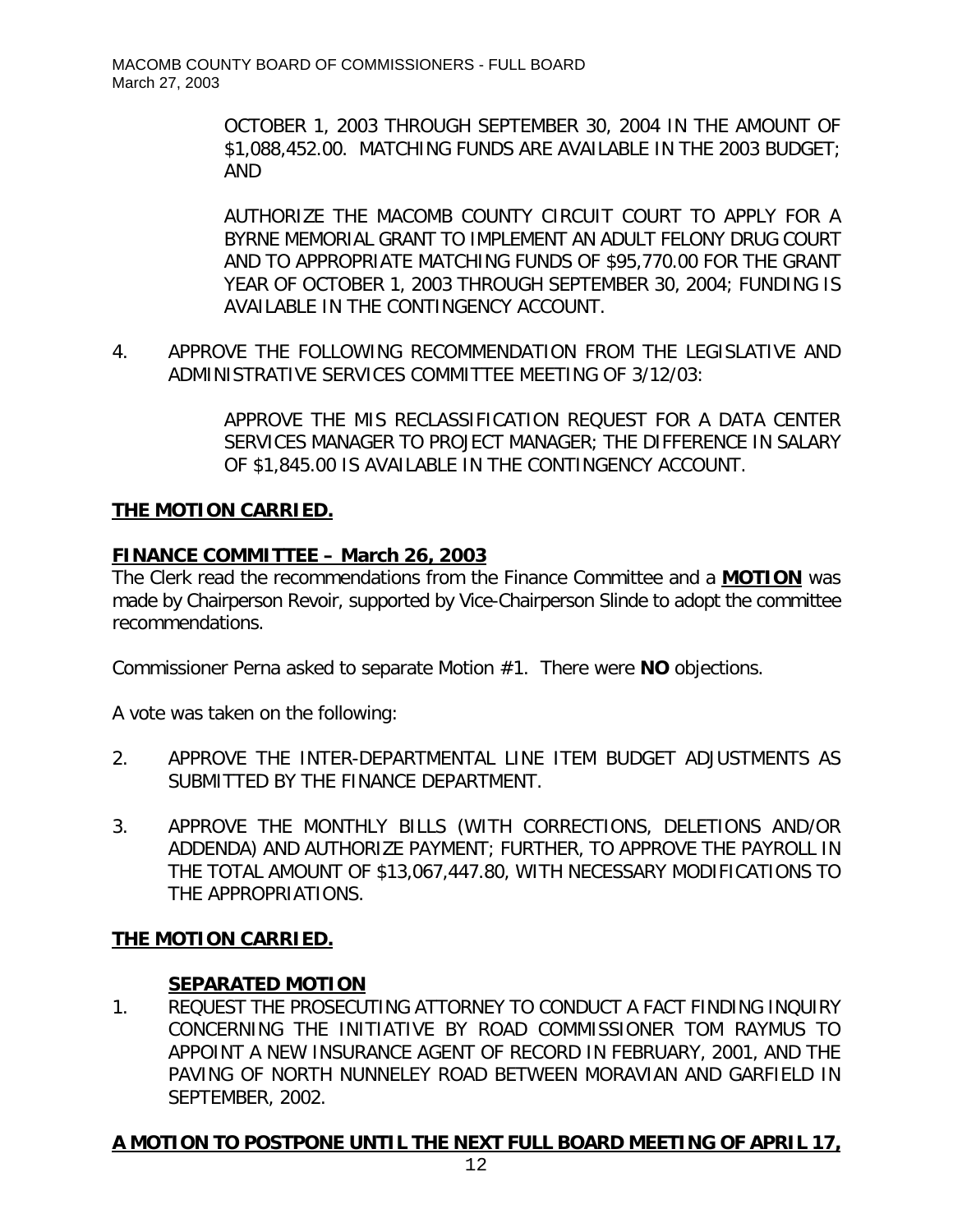**2003 @ 9:00 A.M.** was made by Commissioner Brandenburg, supported by Commissioner Perna.

# **ROLL CALL VOTE**

|                    | <b>YES</b> | NΟ |
|--------------------|------------|----|
| BRANDENBURG        | Χ          |    |
| <b>BROWN</b>       | Χ          |    |
| <b>DESAELE</b>     |            | Χ  |
| DI MARIA           |            | X  |
| <b>DOHERTY</b>     |            | Χ  |
| <b>FLYNN</b>       |            | Χ  |
| <b>FRASCHETTI</b>  |            | X  |
| <b>HAGGERTY</b>    | Χ          |    |
| <b>HILL</b>        | Χ          |    |
| <b>KENNARD</b>     | X          |    |
| KOLAKOWSKI         |            | Χ  |
| <b>KRAMER</b>      |            | Χ  |
| <b>LIBERATO</b>    | X          |    |
| <b>LUND</b>        |            | Χ  |
| <b>MIJAC</b>       |            | Χ  |
| <b>PERNA</b>       | X          |    |
| <b>RENGERT</b>     |            | Χ  |
| <b>REVOIR</b>      |            | X  |
| <b>ROCCA</b>       |            | X  |
| <b>SAUGER</b>      | Χ          |    |
| <b>SESSA</b>       |            | χ  |
| <b>SLINDE</b>      | Χ          |    |
| <b>SZCZEPANSKI</b> | absent     |    |
| <b>VOSBURG</b>     | absent     |    |
| WALSH              |            | Χ  |
| <b>WHITE</b>       |            | Χ  |
| <b>TOTAL</b>       | 9          | 15 |

# **THE MOTION TO POSTPONE FAILED.**

**THE MOTION CARRIED,** with Commissioners Brandenburg, Brown, Haggerty, Hill, Kennard, Liberato, Perna, Sauger and Slinde voting **NO**.

# **RESOLUTIONS/TRIBUTES**

A **MOTION** was made by Commissioner Liberato, supported by Commissioner DeSaele, to adopt the Resolutions and Tributes in their entirety.

- Res. No. 03-14 Commending Jesse Borle Eagle Scout (offered by Flynn; recommended by Community Services Committee on 3/10/03)
- Res. No. 03-23 Supporting the Restoration of the MI Choice Medicaid Waiver Program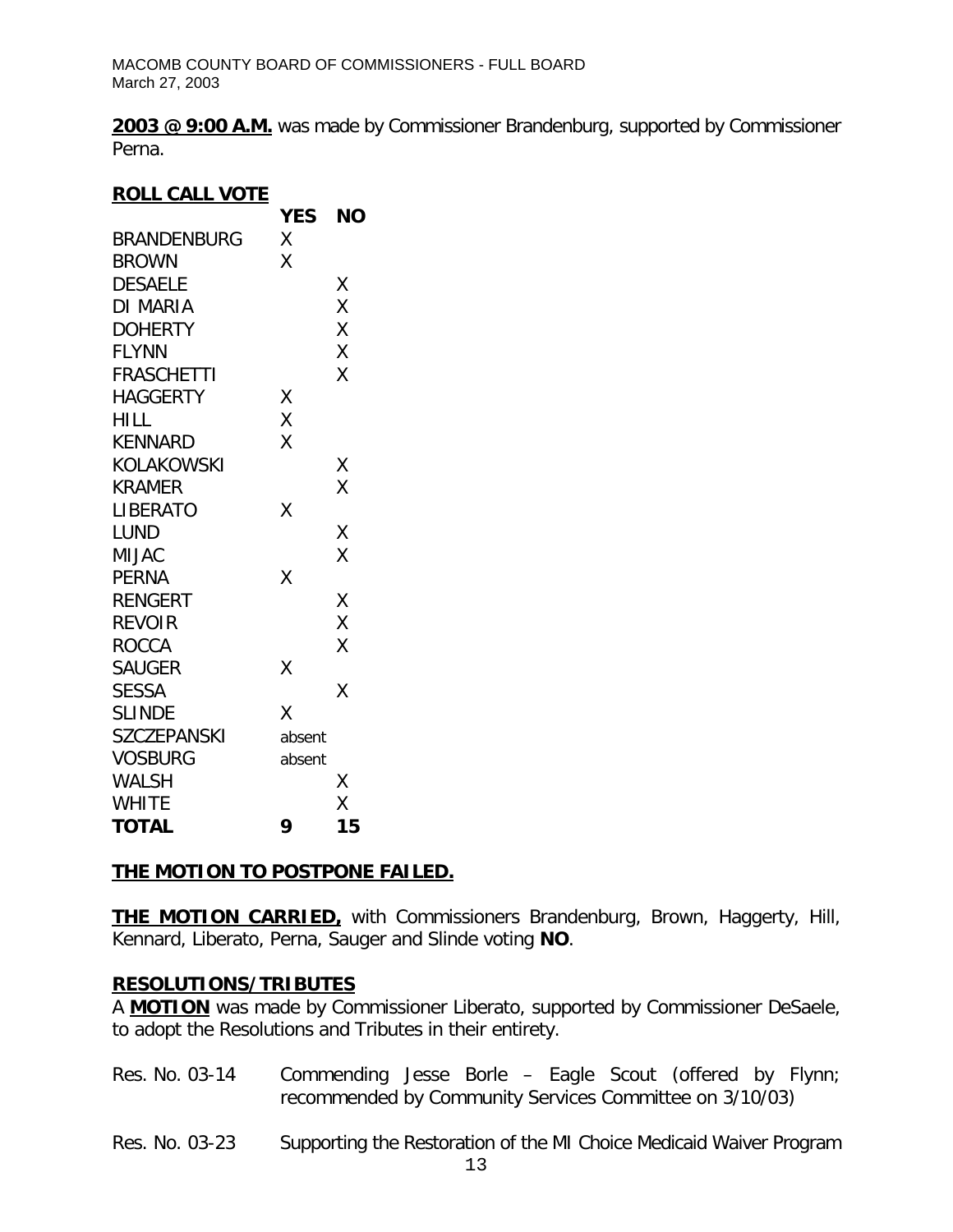(offered on behalf of the Board; recommended by Senior Citizens Committee on 3/10/03)

- Res. No. 03-24 To Review and Reduce Canadian and Out-of-State Garbage Dumping in Macomb County (offered by Rengert; recommended by PED Committee on 3/11/03)
- Res. No. 03-15 Commending Kenneth Meerschaert, Sr. Retirement from Macomb Township Fire Department (offered by Brandenburg; recommended by JPS Committee on 3/12/03)
- Res. No. 03-25 Requesting Congress and Michigan State Legislature to Enact Laws and Assign Penalties for Mailing and Distribution of Printed Campaign Literature without a Disclaimer (offered by Liberato; recommended by LAS Committee on 3/12/03)
- Res. No. 03-16 Proclaiming April 7-13, 2003 as Public Health Week in Macomb County and Recognizing the Efforts of Macomb County Health Department in Preventing Disease and Promoting Health (recommended by Health Services Committee on 3/14/03)
- Res. No. 03-19 Commending Charles Johnson Eagle Scout (offered by Brandenburg; recommended by Health Services Committee on 3/14/03)
- Res. No. 03-26 Supporting Compact to End Long Term Homelessness (offered by Flynn; waived to Full Board by Community Services Committee Chairperson)
- Res. No. 03-27 Authorize Acceptance of a Community Foundation for S.E. Michigan Greenway's Initiative Grant (offered on behalf of Board; recommended by Budget Committee on 3/25/03)
- Res. No. 03-28 Designating Public Fund Depositories in Compliance with Act 40, Public Acts of 1932, as Amended (recommended by Finance Committee on 3/26/03)
- Res. No. 03-17 Congratulating the Fraser Ramblers Varsity Volleyball team on Winning the Class A State Championship (offered by Chair White; recommended by Finance Committee on 3/16/03)
- Res. No. 03-18 Honoring the Central Macomb County Chamber of Commerce  $-100<sup>th</sup>$ Year Anniversary (offered by Chair White; recommended by Finance Committee on 3/26/03)
- Res. No. 03-22 Commending Andrew Buslepp Eagle Scout (offered by Flynn; recommended by Finance Committee on 3/26/03)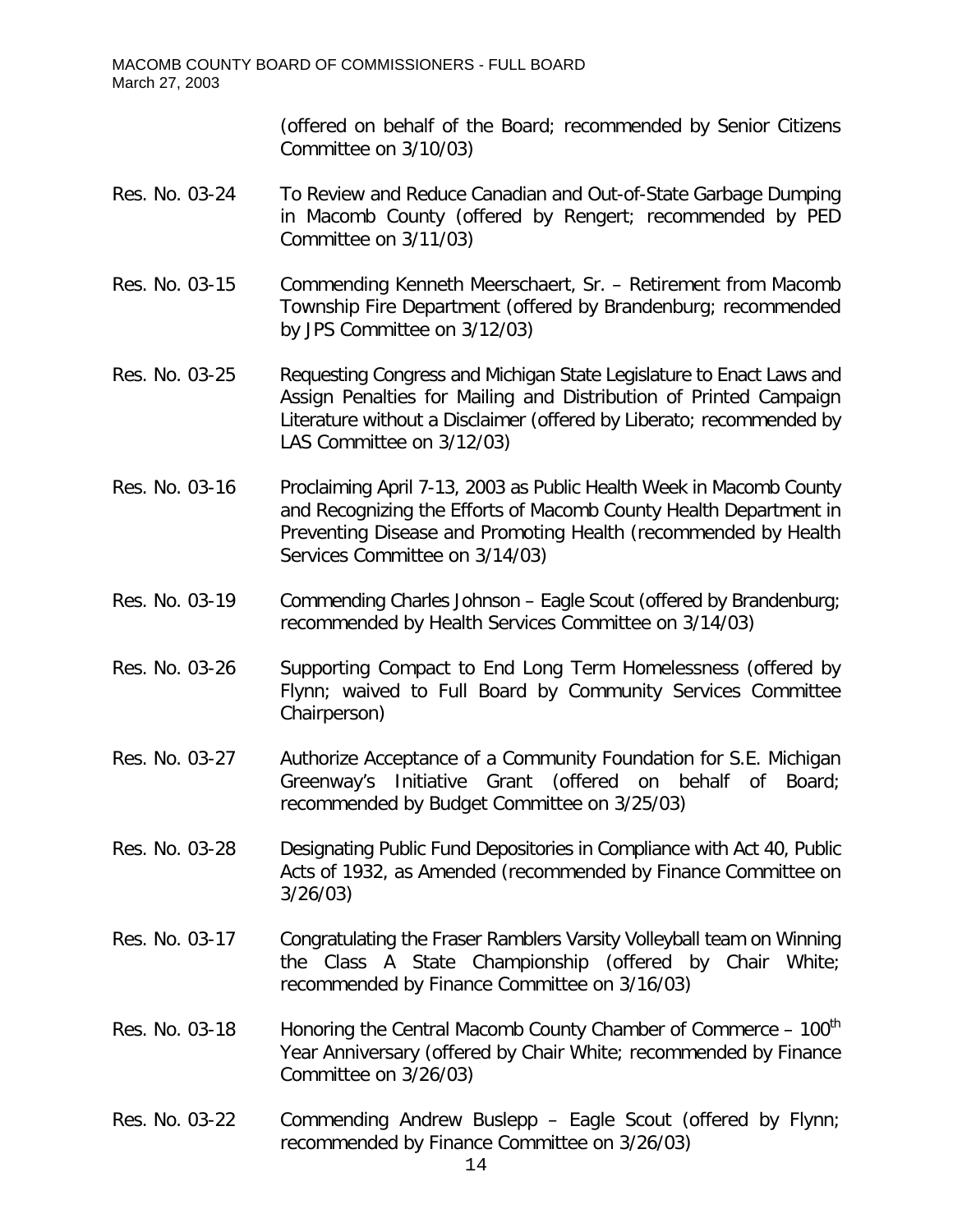- Res. No. 03-20 Commending Matthew Dzieciolowski Eagle Scout (offered by Flynn; recommended by Finance Committee on 3/26/03)
- Res. No. 03-21 Commending Christopher Maes Eagle Scout (offered by Flynn; recommended by Finance Committee on 3/26/03)

#### **THE MOTION CARRIED.**

# **2002 ANNUAL REPORT FOR MACOMB COUNTY SHERIFF'S DEPARTMENT CIVIL SERVICE COMMISSION**

A **MOTION** was made by Commissioner Flynn, supported by Commissioner Mijac, to receive and file the 2002 Annual Report for Civil Service Commission – Macomb County Sheriff's Department, and the **MOTION CARRIED**.

#### **APPOINTMENTS**

# a) **AREA AGENCY ON AGING (AAA 1-B)**

A **MOTION** was made by Commissioner Liberato, supported by Commissioner DeSaele, to appoint Richard Karlowski as the Alternate Older American Representative to Macomb County AAA 1-B, and the **MOTION CARRIED.**

#### b) **CIVIL SERVICE COMMISSION**

#### **ROLL CALL**

| <b>ONAGA</b> | <b>VENET</b> |
|--------------|--------------|
| Χ            |              |
| Χ            |              |
| χ            |              |
| χ            |              |
| χ            |              |
| χ            |              |
| χ            |              |
| χ            |              |
| χ            |              |
| χ            |              |
| X            |              |
| X            |              |
| χ            |              |
| X            |              |
| X            |              |
| χ            |              |
| Χ            |              |
|              | Χ            |
|              |              |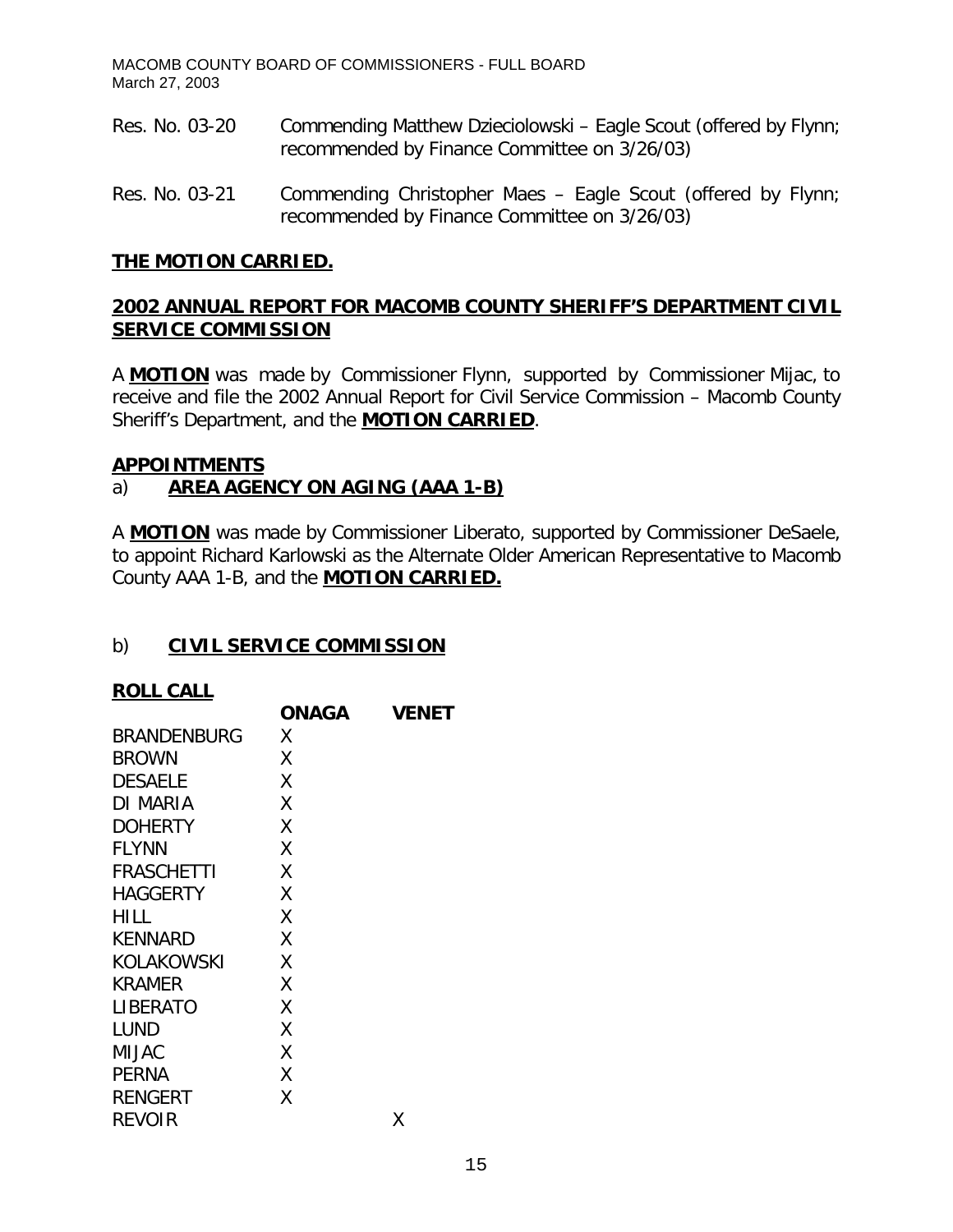| <b>ROCCA</b>       | Χ      |   |
|--------------------|--------|---|
| <b>SAUGER</b>      |        | X |
| <b>SESSA</b>       | X      |   |
| <b>SLINDE</b>      | X      |   |
| <b>SZCZEPANSKI</b> | absent |   |
| <b>VOSBURG</b>     | absent |   |
| <b>WALSH</b>       | X      |   |
| <b>WHITE</b>       | χ      |   |
| <b>TOTAL</b>       | 21     |   |

# **RICHARD J. ONAGA APPOINTED TO THE MACOMB COUNTY CIVIL SERVICE COMMISSION TO A TERM ENDING DECEMBER 31, 2005.**

# c) **COMMUNITY MENTAL HEALTH SERVICES BOARD**

A **MOTION** was made by Commissioner Liberato, supported by Commissioner DeSaele, to make the following appointments to the Macomb County Community Mental Health Services Board:

| <b>Betty Slinde</b> | Term Expiring March 31, 2006       |
|---------------------|------------------------------------|
| Joan Flynn          | Term Expiring March 31, 2006       |
| Patricia Bill       | Term Expiring March 31, 2006       |
| Del Becker          | Term Expiring March 31, 2006       |
| Susan Doherty       | Unexpired Term thru March 31, 2004 |

# **THE MOTION CARRIED.**

#### d) **COMMUNITY CORRECTIONS ADVISORY BOARD**

A **MOTION** was made by Commissioner Liberato, supported by Commissioner Doherty, to appoint Myra Gonino to the Macomb County Community Corrections Advisory Board, and the **MOTION CARRIED.**

# e) **LOCAL EMERGENCY PLANNING COMMITTEE (LEPC)**

A **MOTION** was made by Commissioner Liberato, supported by Commissioner Slinde, to appoint Mark L. Manor to serve under the category of Health Organization on the Macomb County Local Emergency Planning Committee, and the **MOTION CARRIED**.

# f) **SOUTHEAST MICHIGAN COUNCIL OF GOVERNMENT (SEMCOG)**

A **MOTION** was made by Commissioner Liberato, supported by Commissioner Perna, to appoint Steve Cassin to fill the Alternate vacancy on the Southeast Michigan Council of Governments (SEMCOG) term is indefinite, and the **MOTION CARRIED.**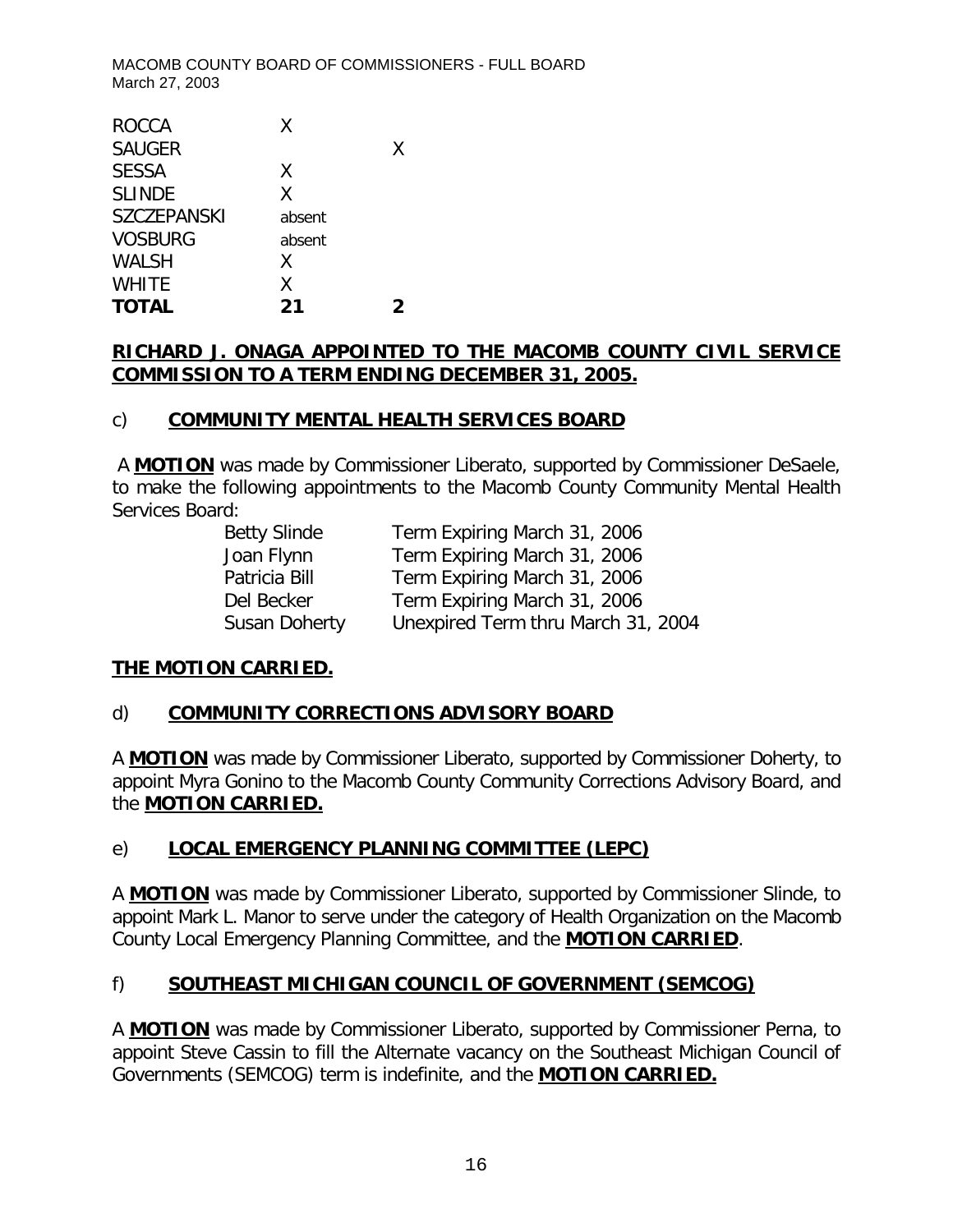#### **NEW BUSINESS**

Commissioner Perna indicated that the Board of Commissioners needs to get the word out to seniors with regard to the prescription program, that if the card is not used for months the card expires. The card will be renewed automatically by a phone call. However, the senior cardholder has to call.

Commisioner Perna also requested the appropriate committee reconsider the item of auditing the Public Works Department. That department has not been audited in 20 – 25 years.

Commissioner Kolakowski thanked the chair for making the appointments to the Ad Hoc committee to review the salaries of the board staff. They will be meeting Thursday, April 3, 2003 at 9:00 a.m.

Commissioner Kolakowski also indicated that she has become the victim of email spoofing. Her email address is in someone's address book that has a virus on it.

Commissioner Slinde informed the board that she tries to tell all the seniors in her district that they do have to make a phone call to renew their prescription cards but they do not need to fill the forms out again. They also have to use their card at least three times or they are cancelled. Suggests other commissioners do the same.

Commissioner Lund stated they would add information to the Annual Report regarding the senior citizens prescription cards. He also indicated to the audience and the unions that he would be available to help them with regards to the deferred compensation program.

Commissioner Liberato extended the same invitation to the unions as Commissioner Lund.

#### **PUBLIC PARTICIPATION**

# *Louise Bertolini, Clinton Township, Friend of the Court Employee*

Spoke on behalf of the employees regarding the rumors about the parking permits in the parking structure. Indicated the employees would like it to remain as is. Also, the deferred compensation issue might not have been postponed had the unions and employees been more educated on the issue.

# *Connie Miller, Harrison Township, Macomb County Sheriff Department Employee*

Thanked the board for the postponement of the deferred compensation item.

# *Don Habkirk, Clinton Township, Macomb County Mental Health Director*

Thanked Commissioner White for her 19 years of dedication on the Community Mental Health Board.

# *Martin Laus, Steward for the Operating Engineers*

Informed the board that 100% of his group are in the deferred compensation program. Feels they should have been given the opportunity to ask questions regarding these programs.